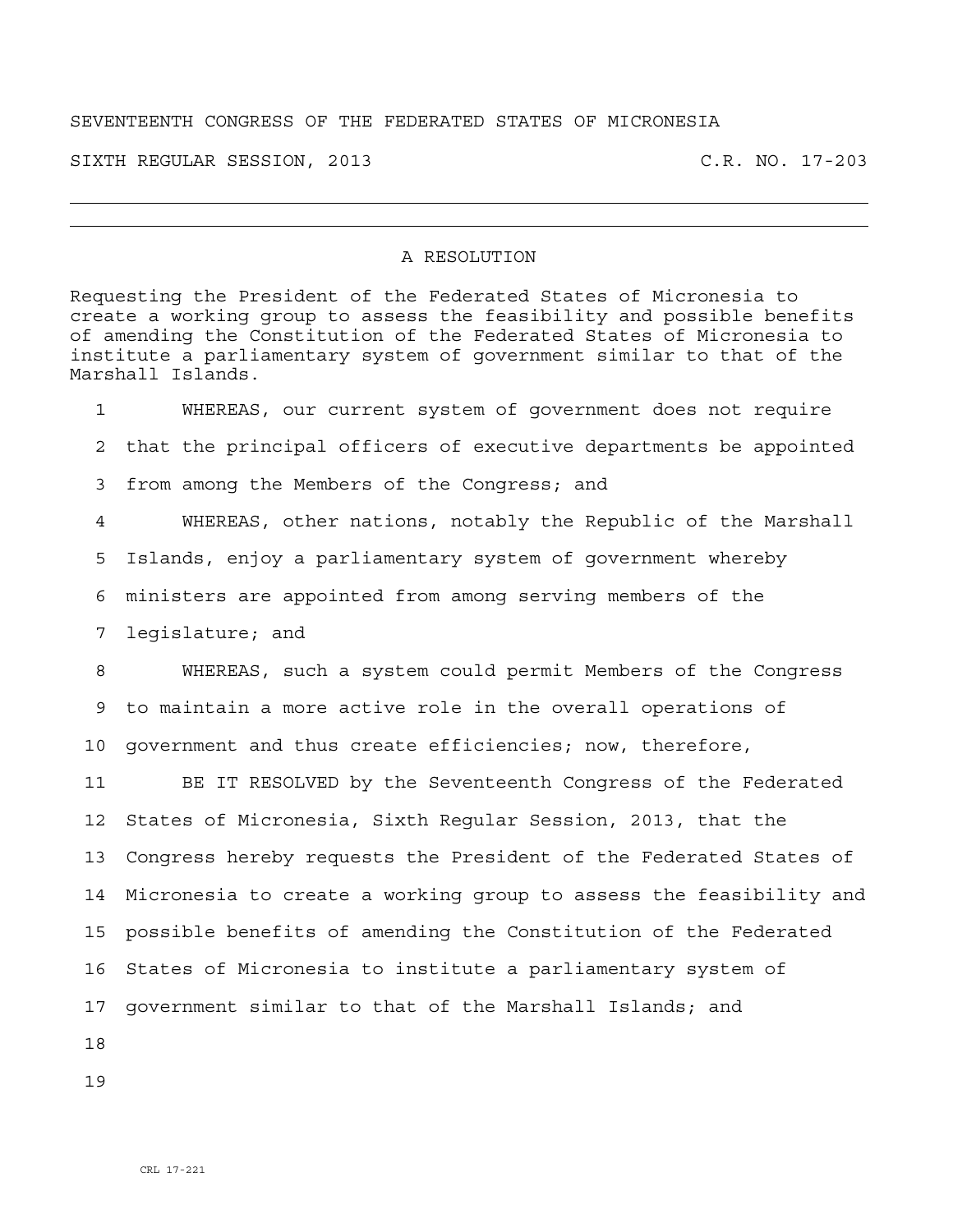| $\mathbf{1}$   |                                                                    |
|----------------|--------------------------------------------------------------------|
| 2              | BE IT FURTHER RESOLVED that a certified copy of this               |
| $\mathfrak{Z}$ | resolution be transmitted to the President of the Federated States |
| $\overline{4}$ | of Micronesia.                                                     |
| 5              |                                                                    |
| 6              | Introduced by: /s/ Tony H. Otto<br>Date: 1/11/13                   |
| 7              | Tony H. Otto                                                       |
| $\,8\,$        |                                                                    |
| $\mathsf 9$    |                                                                    |
| $10$           |                                                                    |
| 11             |                                                                    |
| 12             |                                                                    |
| 13             |                                                                    |
| 14             |                                                                    |
| 15             |                                                                    |
| 16             |                                                                    |
| $17$           |                                                                    |
| $18$           |                                                                    |
| 19             |                                                                    |
| 20             |                                                                    |
| 21             |                                                                    |
| 22             |                                                                    |
| 23             |                                                                    |
| 24             |                                                                    |
| 25             |                                                                    |